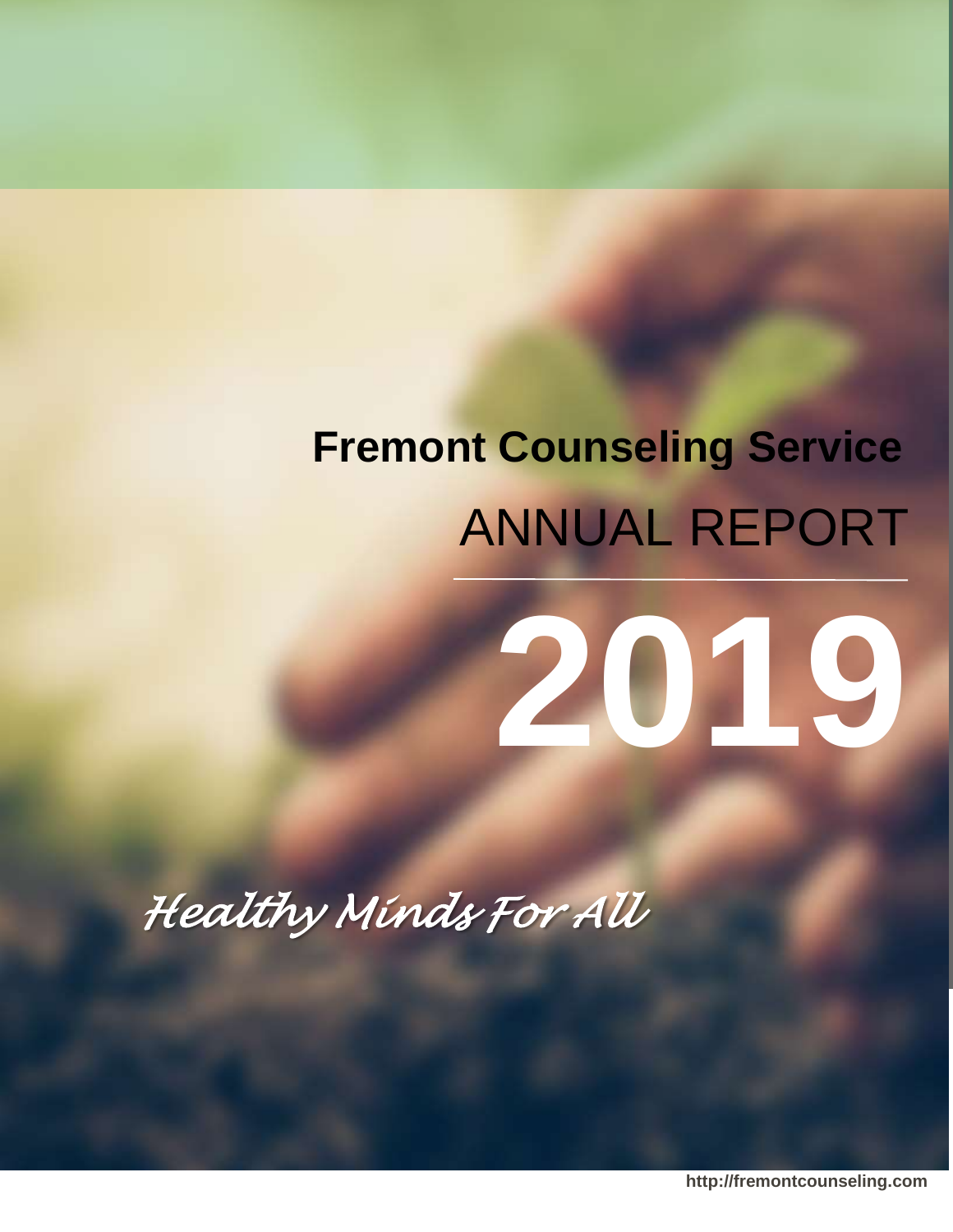# **CONTENTS**

| <b>Message from Executive Director</b>         | 2   |
|------------------------------------------------|-----|
| <b>Mission</b>                                 | 3   |
| Programs                                       | 3-4 |
| Key Indicators – Consumer Satisfaction         | 4   |
| Key Indicators – Improvement through Treatment |     |
| In Her Own Words                               | 5   |
| <b>Resources and Financial Management</b>      | 6   |
| <b>Looking Forward</b>                         |     |
| <b>Executive Leadership</b>                    | 7   |
| We Need Your Help                              | я   |
| <b>Stakeholders and Partners</b>               |     |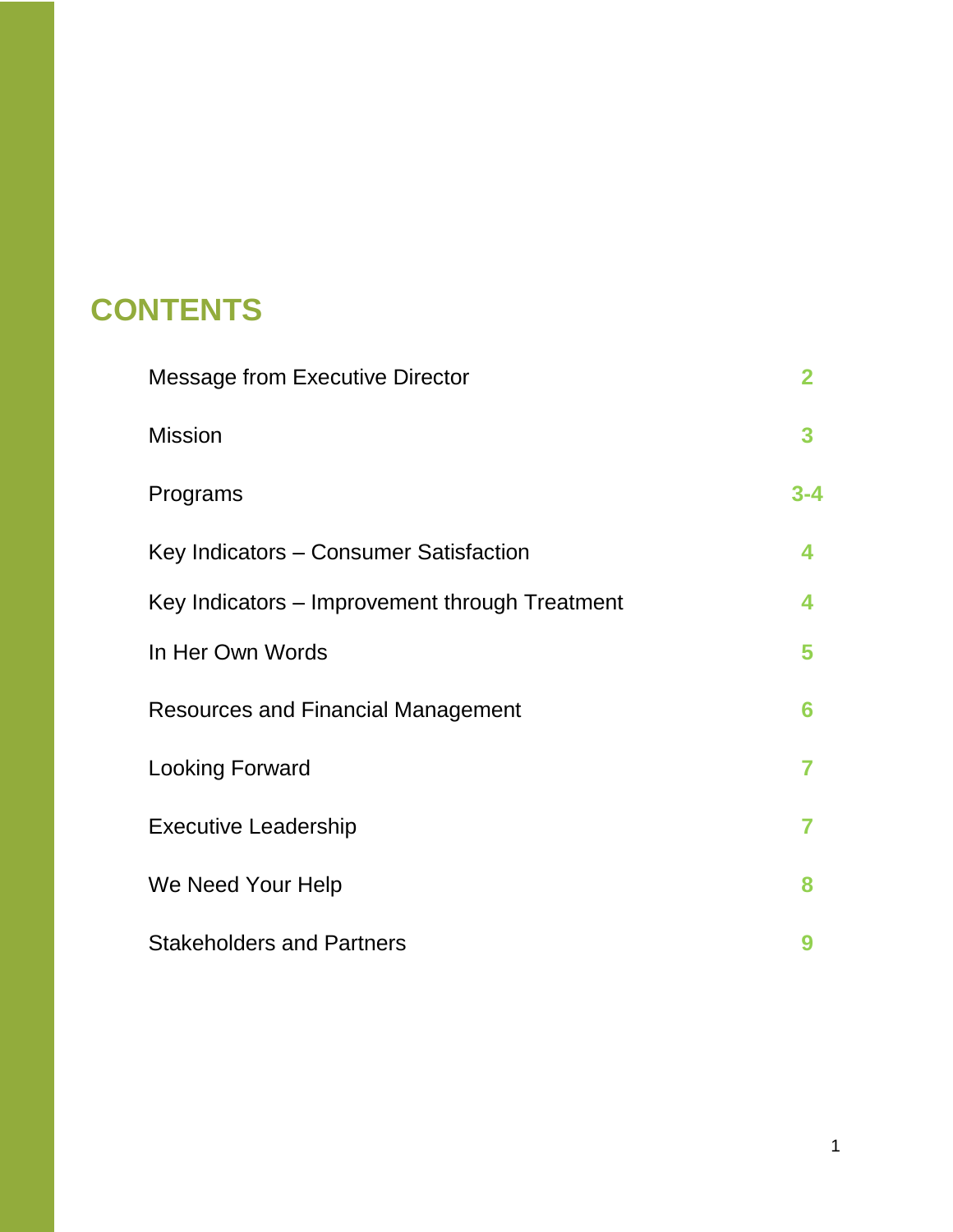#### **Message from Scott Hayes**

Dear Friends,

Each year brings challenges and successes to us all. Like the people we serve, each of us come from all walks of life. Mental illness and addictions do not discriminate, and there is no one among us who is not touched in some way by these conditions, large or small, past or present.

Mental health and recovery from addictions contributes to the Wyoming Quality of Life. Wyoming residents want to enjoy the Wyoming lifestyle, the outdoors, to be good neighbors and to live our lives in freedom – and that includes freedom from debilitating mental illness and addiction.



**Scott Hayes, Executive Director Fremont Counseling Service**

Fremont Counseling Service proudly serves our clients and our community and has done so since 1959.

This year we've made it easier to get in to see us, we've provided high quality training to our team of excellent clinicians, and we've met or exceeded our program target goals.

Next year we have a lot on our plate. We hope to open a client drop-in center, to expand our capability to conduct telemedicine sessions, and to hire and train qualified clinicians to bring us up to full staffing. We will also host a site visit from CARF (Commission on Accreditation of Rehabilitation Facilities) for a treatment program and agency-wide standards review.

I invite you to come visit and meet our excellent staff.

Thank you!

Satt C Haya LISU

Scott C. Hayes, Licensed Clinical Social Worker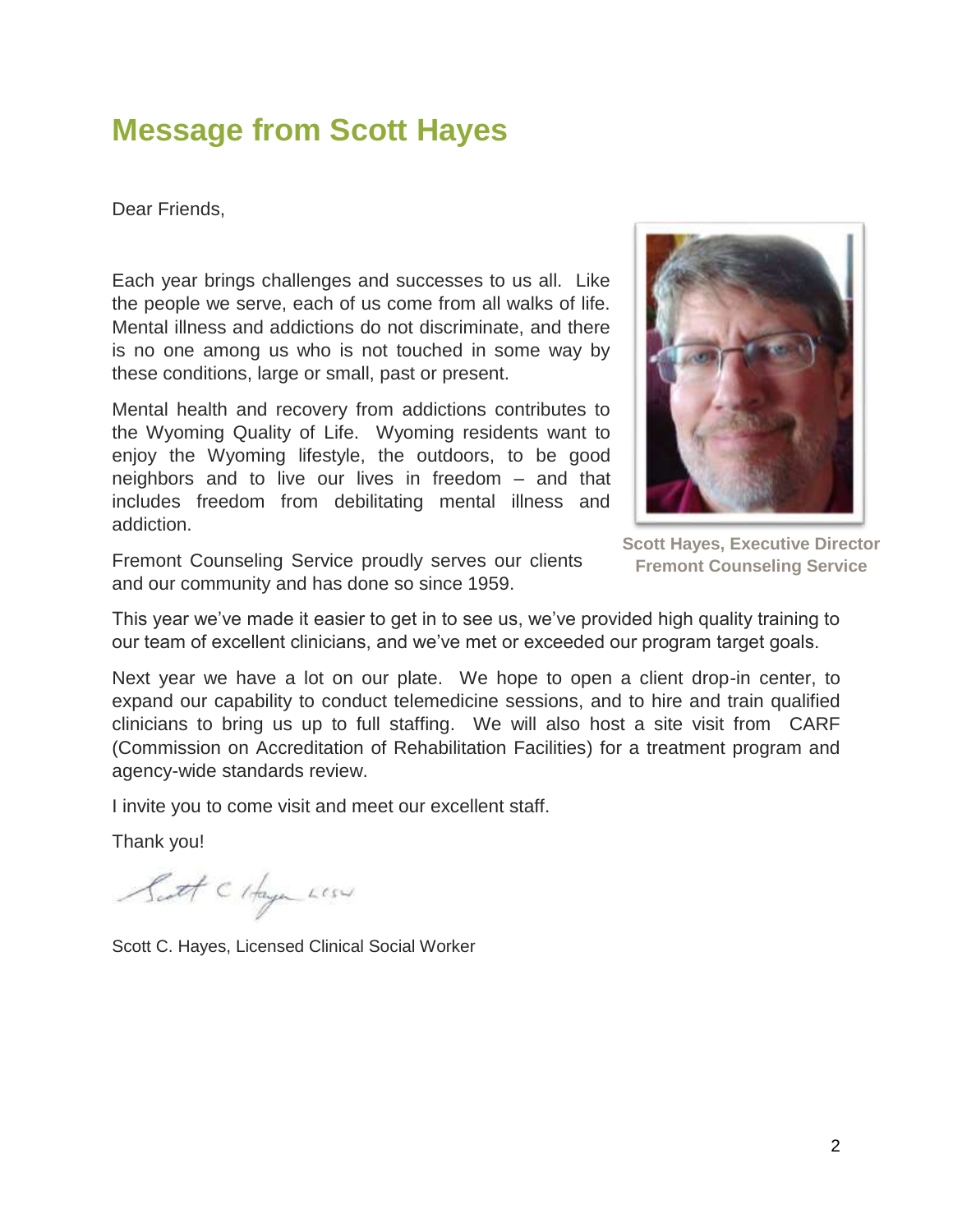# **Mission**

*Our mission at Fremont Counseling Service is to provide the highest quality mental health and substance abuse services to enhance people's lives and enrich our communities.*

# **Programs**

#### **Mental Health**

Our team of caring and highly qualified clinicians treat mental illness and behavioral problems with sound assessment and a variety of therapies and interventions – individual, family, group, social skills development, life skills education, case management, peer support, employment skill development, and medication. Last year, FCS served 816 clients for mental health services of which 120 were youth and their families. People can and do recover from debilitating mental illness. Our staff believe in this, and we help our clients to believe in it too.

#### **Recovery from Addiction**

After an assessment that includes the Addiction Severity Index and a clinical interview, there are several options available - basic outpatient treatment once or twice a week, intensive outpatient treatment three times a week, or referral to a residential treatment program of the client's choice. It all depends on the person's individual needs. Clients may also receive one-on-one counseling as needed, case management, peer services, life skills, or employment assistance. Continuing-care, also known as after-care incorporates relapse prevention skills in order to sustain gains for the long term. Last year FCS served 301 clients for substance use services.

#### **Emergency Mental Health Services**

An important part of our work is to see people who are experiencing mental health emergencies such as suicidal thoughts or behavior, or severe mental illness symptoms such as psychotic episodes. Mental health emergencies can result in death or severe injury and must be attended quickly. FCS clinicians see people with emergencies at our clinics, the hospital, the county detention center, or police stations. Last year FCS responded to 565 calls for emergency service. Sometimes a person must be civilly detained for a short period of time or longer, to provide for their safety and emergent psychiatric care. Last year, FCS detained 133 people, and of those, only 19 were hospitalized for an extended period of time. Most people experiencing a mental health emergency can be safely treated and followed up with community services or a voluntary stay at a psychiatric hospital or crisis stabilization unit. The support and help of family and friends is a critical factor for success when these situations occur.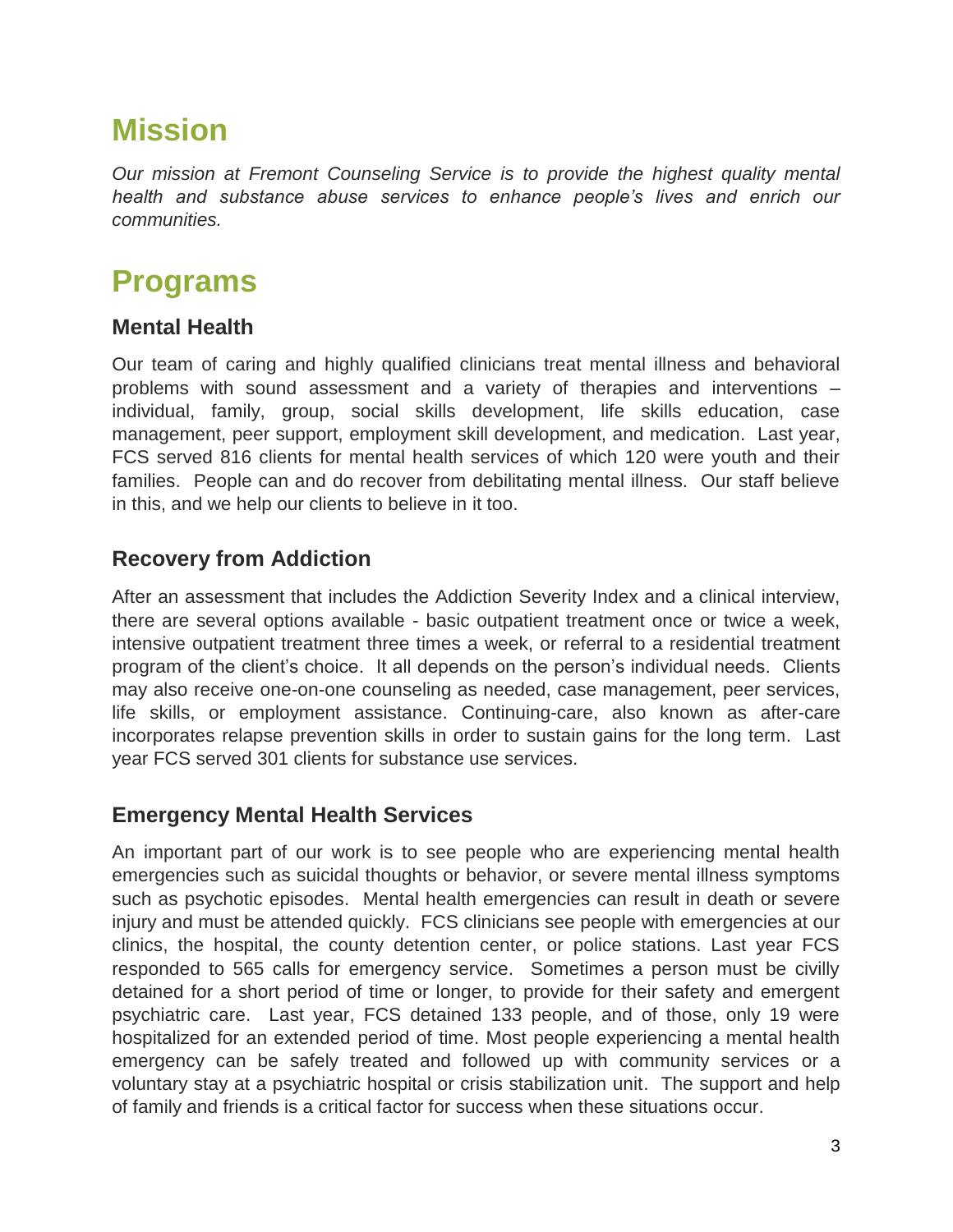#### **Types of Therapy**

FCS clinicians are trained in a variety of ways to do talk therapy. First and most importantly, however, is the caring connection clients have with their clinicians that makes it all work. This starts by being really good listeners and observers. Our clinicians may use a variety of Cognitive Behavioral Therapy (CBT) styles, evidencebased play therapy like Lego Group for youth, Eye Movement Desensitization and Reprocessing (EMDR – especially good for trauma reactions), Wellness Recovery Action Planning (WRAP), Dialectical Behavior Therapy, or DBT. DBT is based on CBT but with a greater focus on the emotional and social aspects of healing. Often clinicians will use a combination of techniques in order to choose what fits best. This year FCS staff have received clinical training from nationally recognized experts such as the Beck Institute, the EMDR Institute, Behavioral Tech (a Linehan Institute training company) and the Copeland Center.

## **Consumer Satisfaction**

We make it our priority to support those that work with us in any way we can. We work to include them in all aspects of their treatment and road to wellness and we believe that they can "*grow, change, and recover"* and they believe that, too.

*"I believe that staff see me as a partner in my treatment"*

- 85% of our mental health clients agree
- 84% of our substance use clients agree

*"Staff here believe that I can grow, change, and recover"*

- 92% of our mental health clients agree
- 100% of our substance use clients agree

#### **People who see us get better**

*Of those that complete treatment:*

- *83% of clients with serious mental illness improve significantly*
- *86% of clients with substance use disorder improve significantly*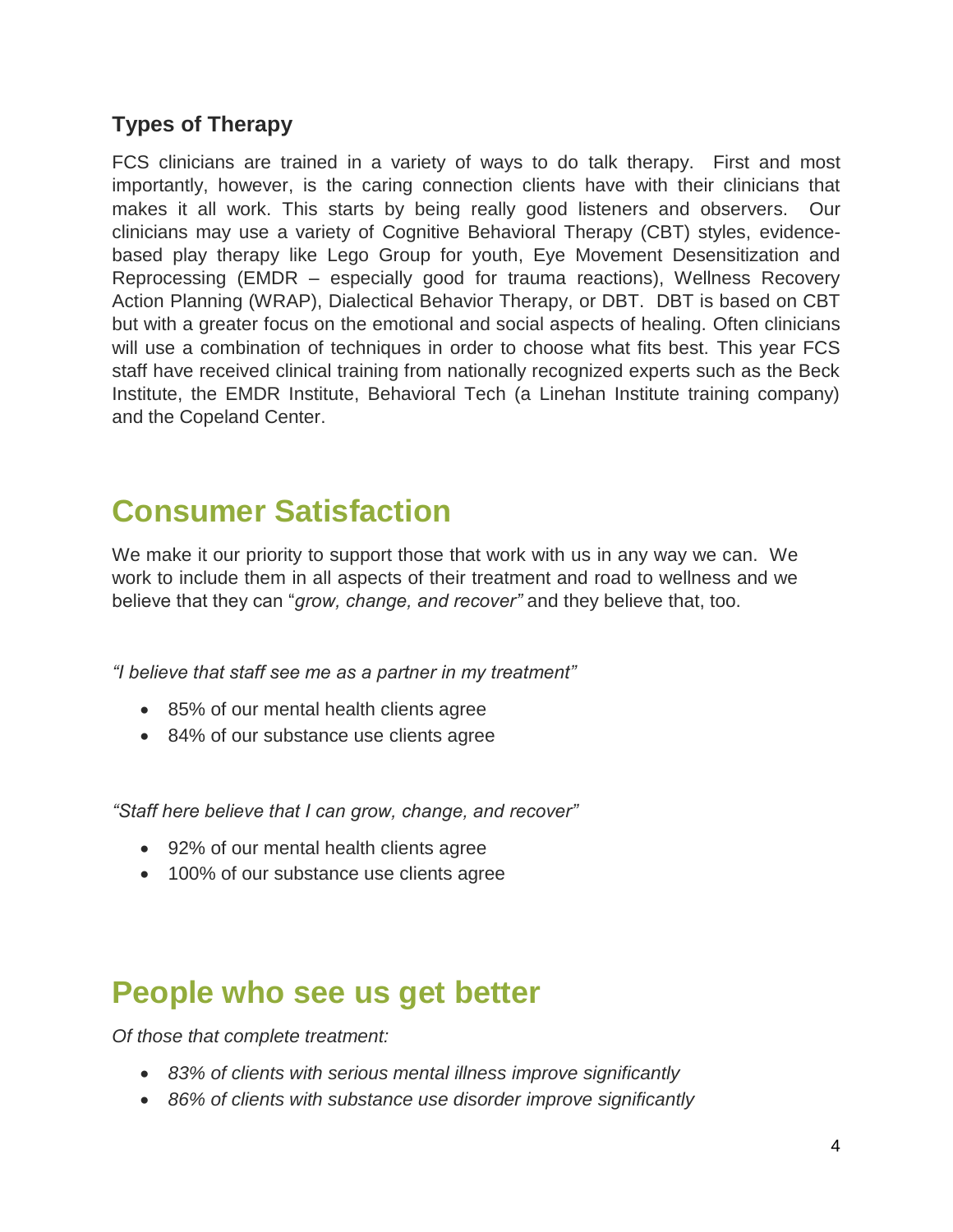## **In Her Own Words**

*"Hi. I am L. and I have a mental illness. I suffer from deep depression. I used to think of killing myself all the time. There was a time that I felt that I didn't need any help from anyone. Boy was I wrong. I was told to go to Fremont Counseling to see someone. I didn't want to go, but I decided to go the first time just to say I did go. My counselor made me feel so comfortable and easy to talk to. It took some time but I kept going. My counselor told me about groups that Fremont Counseling sponsored. I started to go to some of them. I met some people and now I have friends…I have found out that I do have talent. We now take our projects to the fair every year and I am proud to show them to people.* 

*Fremont Counseling has a program called WRAP which means Wellness Recovery Action and Plan. I first went to WRAP and told the leader I don't need this and I don't want to do this. So I left. Two years later I was ready and took the class. I found out a lot of information about taking care of myself. I learned to recognize symptoms and how to deal with them. WRAP helped me to live a more controlled life. Fremont Counseling has played a major part in my life. I get out and go places, do things that I might not do on my own.* 

*Fremont Counseling has saved my life and now I am able to look forward to a peaceful life.* 

*Thank you."*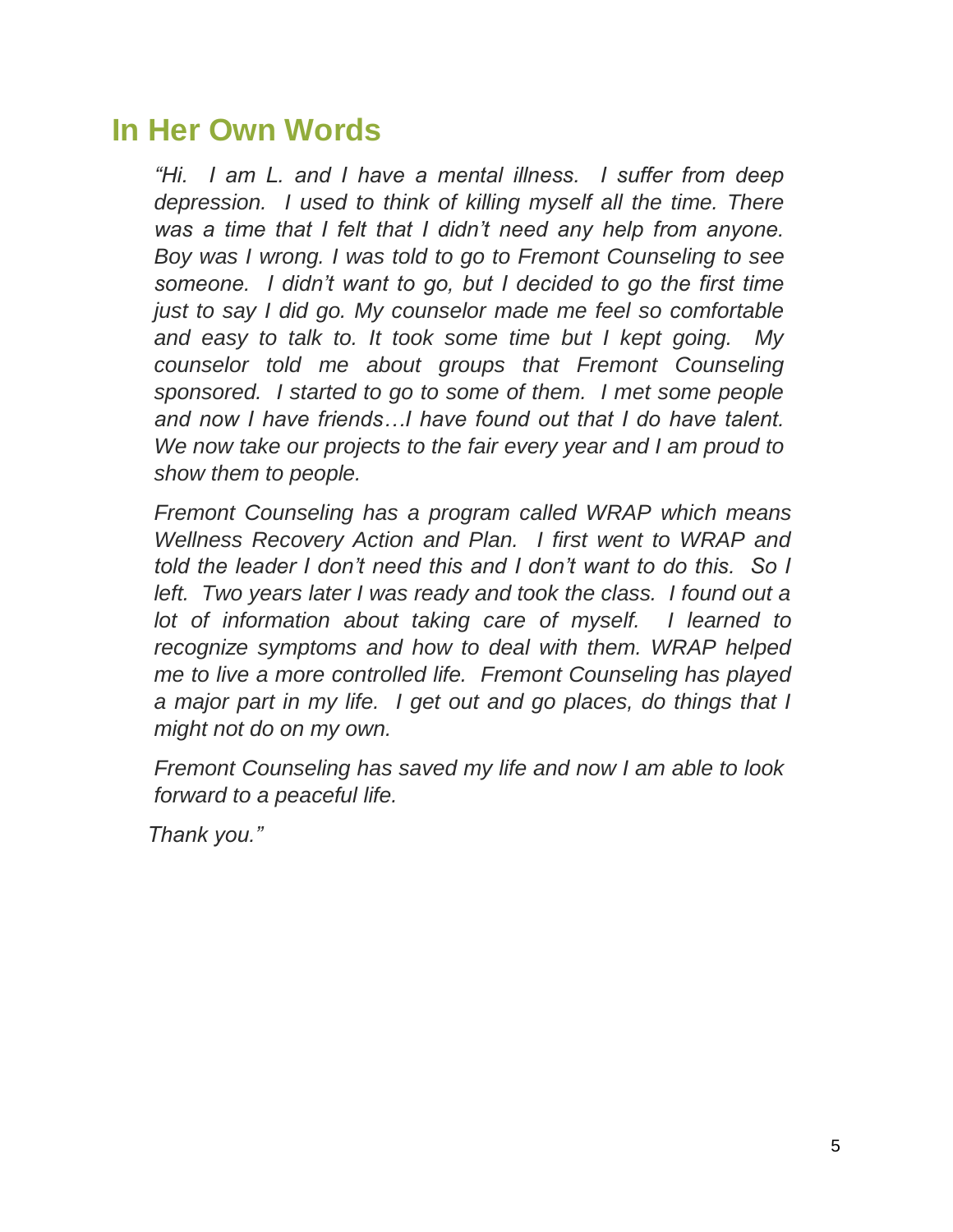# **Resources and Financial Management**

Fremont Counseling Service (FCS) is a 501(c)(3) private non-profit organization governed by a community Board of Directors.

State, commercial medical insurance, Medicare, and other revenues held steady in FY19. Medicaid revenues fell from prior years significantly and accounted for the net loss experienced this year. We are working to address process issues related to Medicaid reimbursement and our Board of Directors has formed a Fundraising Committee to explore additional sources of revenue.

FCS accepts most commercial medical insurance, Medicaid and Medicare. We offer a discounted fee for services not otherwise covered by other insurance. Discounts are subsidized by State of Wyoming general funds and are based on Federal Poverty Guidelines.



#### Profit and Loss Summary for FY19

| Revenue       | 2,472,324.70  |
|---------------|---------------|
| Expenses      | 2,615,301.67  |
| Profit/(Loss) | (142, 976.97) |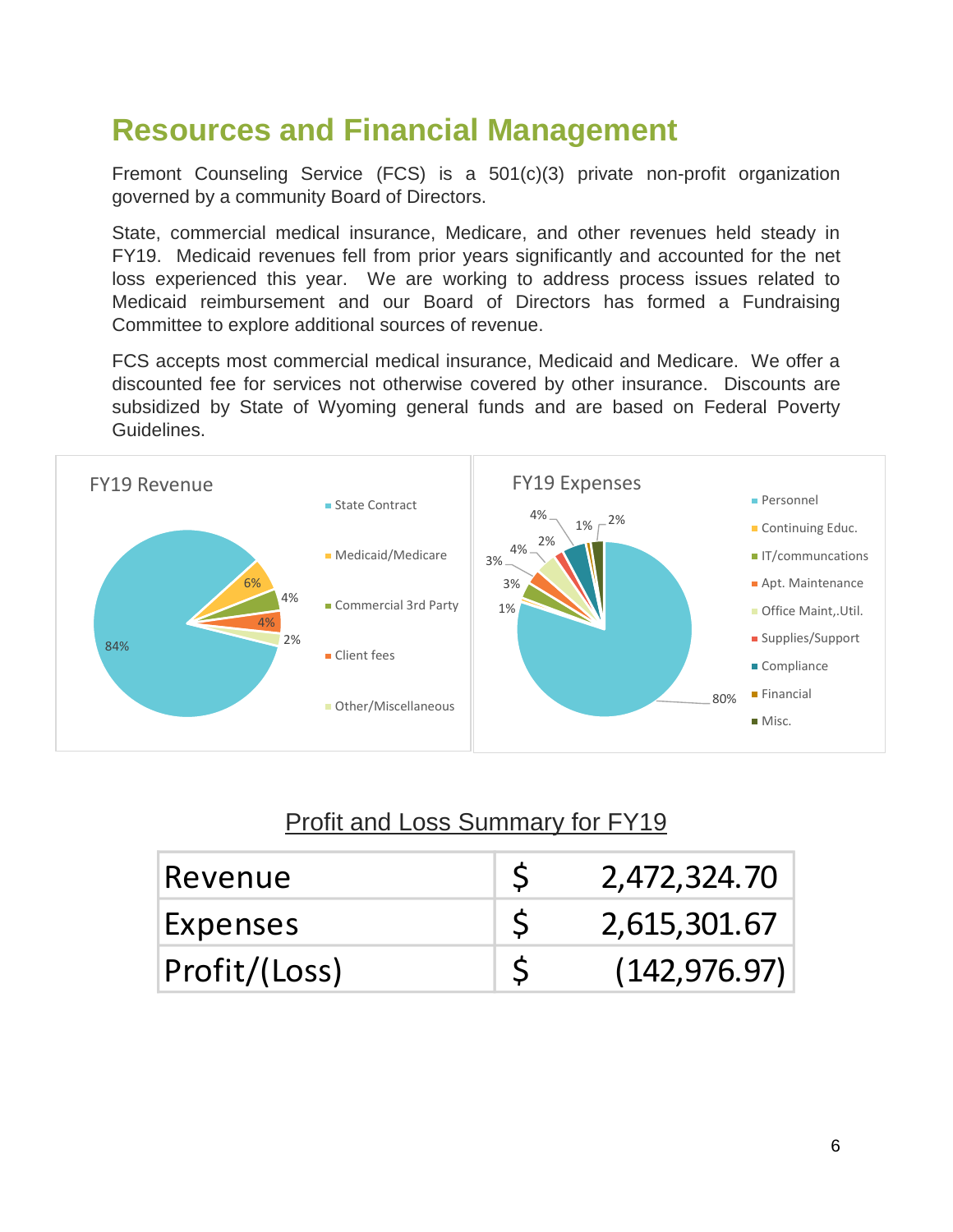#### **Looking Forward -** *What's Cookin'?*

Fremont Counseling Service is planning to open a drop-in center for our clients in Riverton this next year. Client-driven programming and peer support will be the highlights.



#### *How do Consumer-Operated Services Help People?*

"Consumer-operated services support participants in many ways. They provide opportunities for people to learn about recovery, take on new responsibilities or new roles, make discoveries about themselves, and make new friends. When people feel accepted for who they are, they begin to think about themselves differently, learn new ways to handle problems, and make positive changes. Consumer-operated services generate hope, open new doors, and increase members' sense of well-being."

*(Substance Abuse and Mental Health Services Administration)*

#### **Executive Leadership**

#### Board of Directors

| <b>Executive Director:</b> | Scott C. Hayes, MSW, LCSW                                                   |
|----------------------------|-----------------------------------------------------------------------------|
| President:                 | Jeremy Vukich, Regional Manager<br><b>Wyoming Department of Corrections</b> |
| Vice-President:            | Doug Hill<br>Pastor (Pastor)                                                |
| Treasurer:                 | Diane Lehto<br>Business Accounting/Bookkeeping (Retired)                    |
| Secretary:                 | Kay Kellner, MA<br><b>School Counselor (Retired)</b>                        |
| Member:                    | Brian Green, Lender<br>Meridian Trust Federal Credit Union                  |
| Member:                    | Dorothy Kerwin<br><b>Hospital Unit Coordinator (Retired)</b>                |
| Member:                    | Sue Lee, MSW, LCSW<br><b>School Social Worker (Retired)</b>                 |
| Member:                    | Jere Hudak, BA<br>School Teacher (Retired)                                  |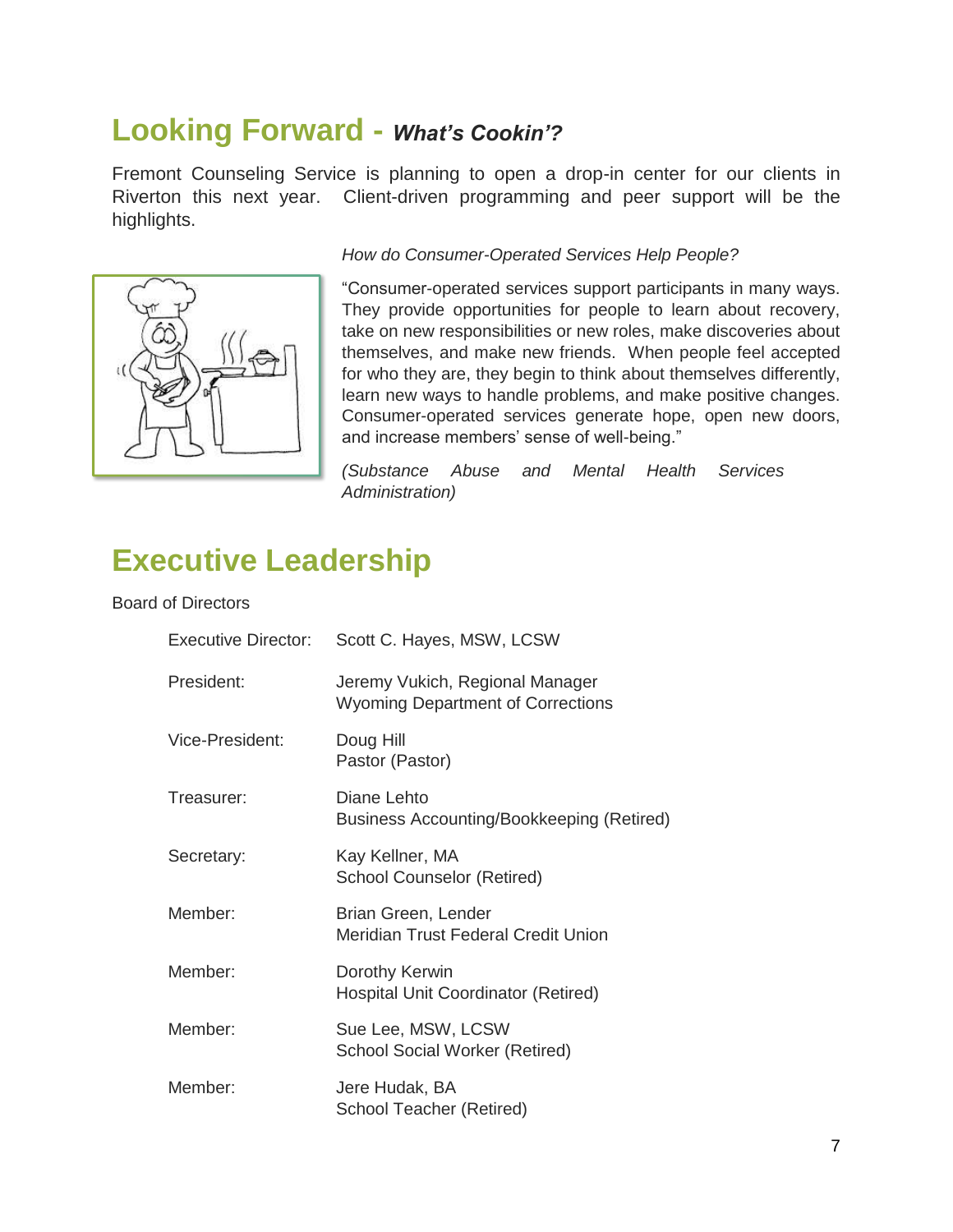# **We Need Your Help**

#### **Every Penny Matters**

While our planned Drop-In Center will be housed in an existing FCS office building in Riverton, the facilities are outdated and are in desperate need of some remodeling to better suit the intended purposes. FCS plans to write for grants to fund as much as possible of the necessary renovations (refurbished flooring, removal of partial walls to expand usable space, paint, etc.) We will still need furnishings, equipment, and ongoing supplies.

All donations will be allocated toward the renovations and ongoing operating expenses for the new center.

To donate, please call 307-332-2231 to use your credit card, or send a check payable to:

Fremont Counseling Service 748 Main St. Lander, WY 82520 Attn: Drop-In Center

*Your tax-deductible contribution is much appreciated!*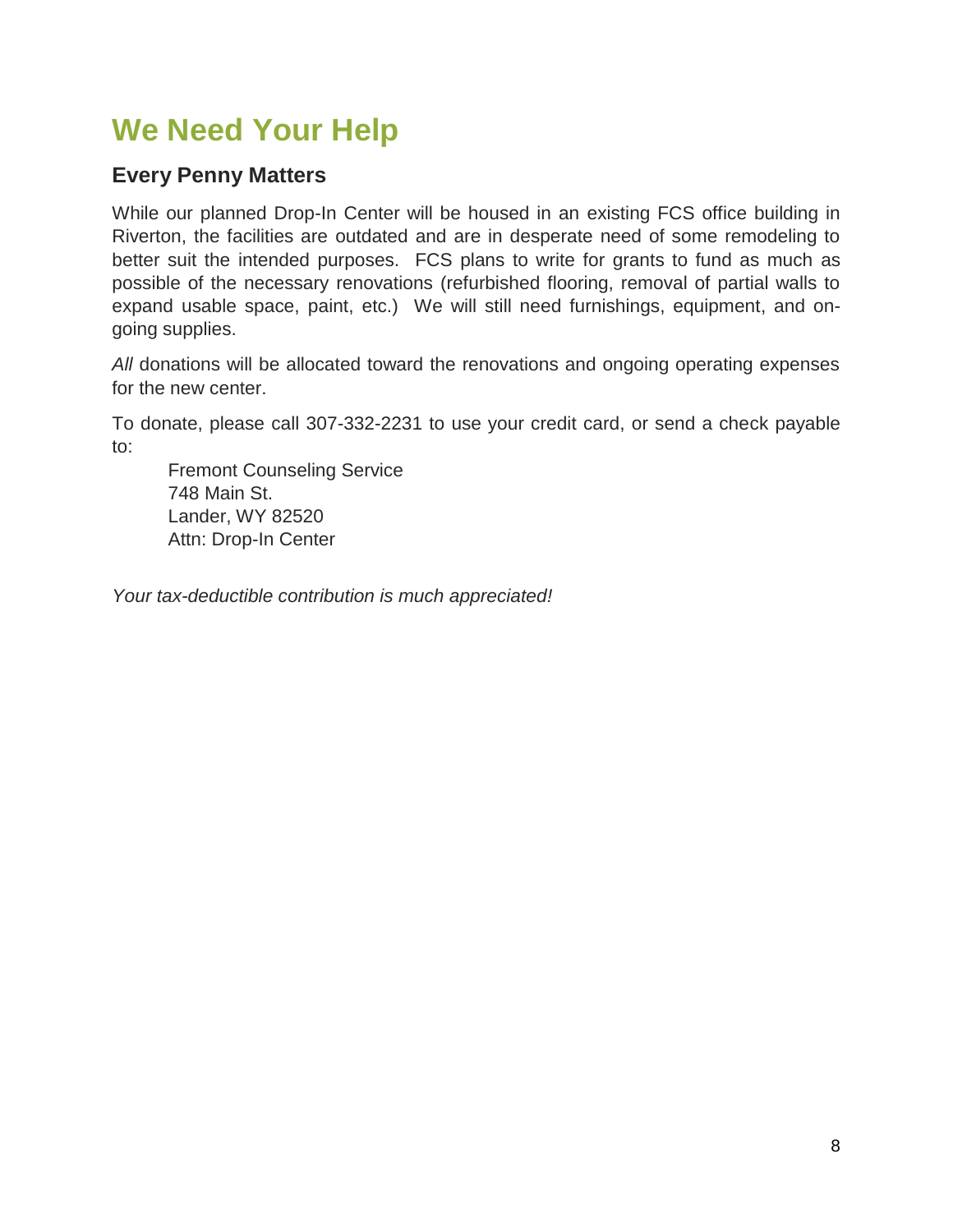## **Thank You to All of Our Partners and Stakeholders**

Fremont Counseling Service is grateful to our community and statewide partners and stakeholders, without whom we could not do the work we do.

| <b>Alliance Against Domestic Violence</b>                     | <b>Riverton Police Department</b>                         |
|---------------------------------------------------------------|-----------------------------------------------------------|
| <b>Central Wyoming College</b>                                | SageWest Hospital                                         |
| <b>Community Entry Services</b>                               | <b>Set Free Church</b>                                    |
| <b>Community Health Centers of</b><br><b>Central Wyoming</b>  | <b>State of Wyoming Courts</b>                            |
| <b>Crisis Intervention Training</b>                           | Veterans Affairs (VA)                                     |
| Eagle's Hope                                                  | <b>Wind River Police Department</b>                       |
| <b>Fremont County Attorney's Office</b>                       | <b>Wind River Tribal Court</b>                            |
| <b>Fremont County Commissioners</b>                           | <b>Wyoming Behavioral Institute</b>                       |
| <b>Fremont County Schools</b>                                 | <b>Wyoming Department of Corrections</b>                  |
| <b>Fremont County Sheriff</b>                                 | <b>Wyoming Department of Family Services</b>              |
| <b>Fremont County Suicide Prevention</b><br><b>Task Force</b> | <b>Wyoming Department of Health</b>                       |
| Indian Health Services (IHS)                                  | <b>Wyoming Department of Workforce</b><br><b>Services</b> |
| <b>Lander Police Department</b>                               | <b>Wyoming State Legislature</b>                          |

Life RU Ready

Numerous other human services and counseling services providers throughout Fremont County and the State of Wyoming

#### *Fremont Counseling Services*

- *501(c)(3) Private Non-Profit Organization*
- *Member of the Wyoming Association of Mental Health and Substance Abuse Centers*
- *Member of the National Council on Behavioral Health*
- *Accredited by the Commission on Accreditation of Rehabilitation Facilities (CARF)*
- *Certified by the Wyoming Department of Health*
- *Member of the Riverton Chamber of Commerce*